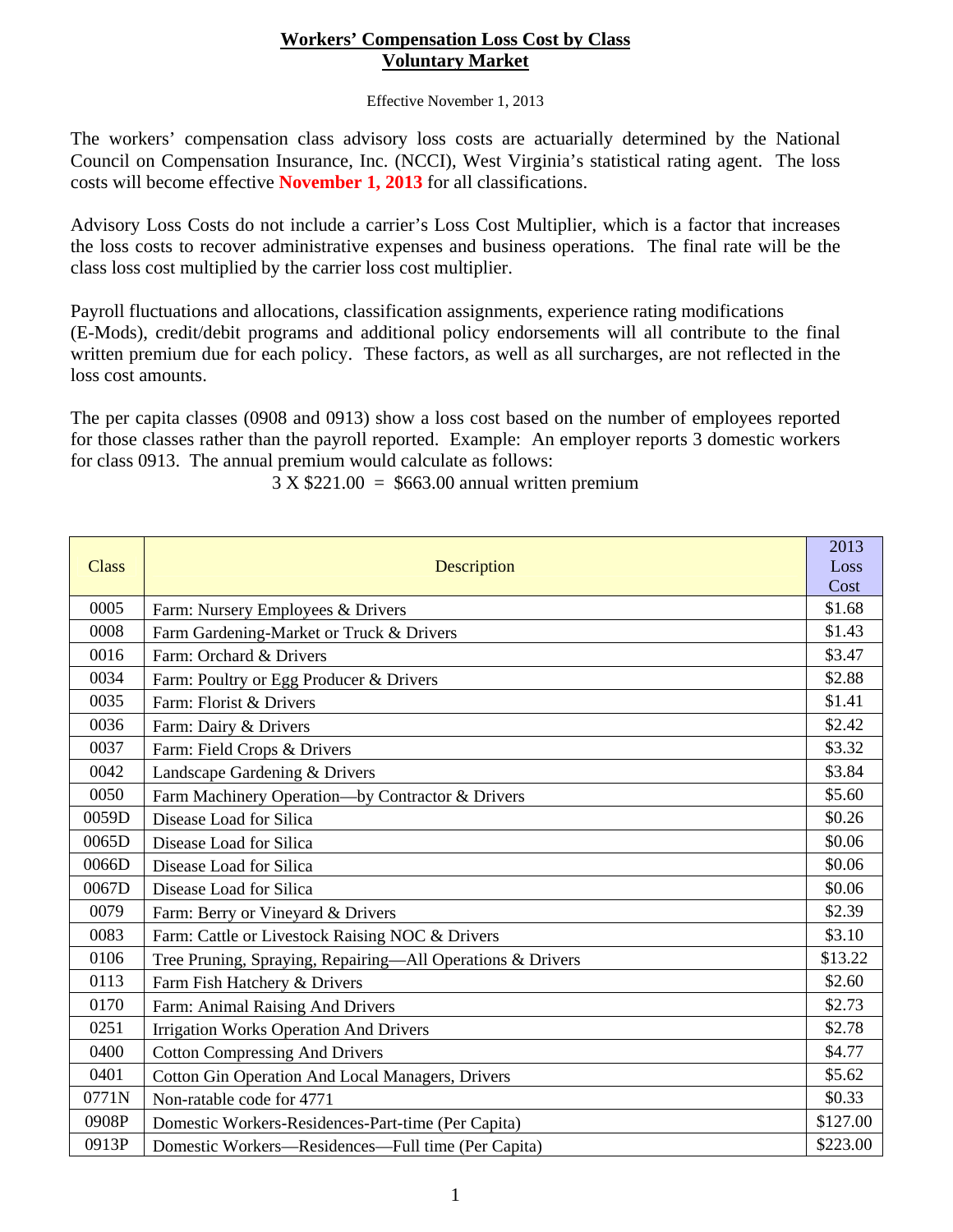|              |                                                                                                                                 | 2013    |
|--------------|---------------------------------------------------------------------------------------------------------------------------------|---------|
| <b>Class</b> | Description                                                                                                                     | Loss    |
|              |                                                                                                                                 | Cost    |
| 0917         | Residential Cleaning Services by Contractor-Inside                                                                              | \$2.80  |
| $1005*$      | Coal Mining - Surface & Drivers                                                                                                 | \$5.95  |
| $1016X*$     | Coal Mining - NOC                                                                                                               | \$17.10 |
| 1164D        | Mining NOC - Not Coal - Underground - & Drivers                                                                                 | \$3.61  |
| 1165D        | Mining NOC - Not Coal - Surface - & Drivers                                                                                     | \$3.15  |
| 1320         | Oil or Gas Lease Operator - All Operations & Drivers                                                                            | \$2.75  |
| 1322         | Oil or Gas Well: Cleaning or Swabbing of Old Wells Having Previously Produced Gas or<br>Oil-by Contractor-No Drilling & Drivers | \$5.31  |
| 1430         | Smelting, Sintering or Refining - Lead - & Drivers                                                                              | \$4.34  |
| 1438         | Smelting, Sintering or Refining - Metals - Not Iron or Lead - NOC & Drivers                                                     | \$4.30  |
| 1452         | Ore Milling & Drivers                                                                                                           | \$2.56  |
| 1463         | Coal Billet or Briquette Mfg & Drivers                                                                                          | \$8.10  |
| 1472         | Distillation - Wood - & Drivers                                                                                                 | \$2.09  |
| 1624D        | Quarry NOC & Drivers                                                                                                            | \$3.34  |
| 1642         | Lime Mfg                                                                                                                        | \$2.60  |
| 1654         | Quarry-Cement Rock-Surface-And Drivers                                                                                          | \$5.84  |
| 1655         | Lime Mfg - Quarry - Surface - & Drivers                                                                                         | \$3.20  |
| 1699         | Rock Wool Mfg.                                                                                                                  | \$2.46  |
| 1701         | Cement Mfg                                                                                                                      | \$3.87  |
| 1710D        | Stone Crushing & Drivers                                                                                                        | \$4.11  |
| 1741D        | Flint or Spar Grinding & Drivers                                                                                                | \$2.47  |
| 1747         | Emery Works & Drivers                                                                                                           | \$1.74  |
| 1748         | Abrasive Wheel Mfg. And Drivers                                                                                                 | \$2.62  |
| 1803D        | Stone Cutting or Polishing NOC & Drivers                                                                                        | \$3.99  |
| 1852D        | Asbestos Goods Mfg                                                                                                              | \$1.87  |
| 1853         | Mica Goods Mfg. And Mica Preparing                                                                                              | \$1.17  |
| 1860         | Abrasive Paper or Cloth Preparation                                                                                             | \$1.43  |
| 1924         | Wire Drawing Or Cable Mfg.-Not Iron Or Steel                                                                                    | \$1.49  |
| 1925         | Die Casting Mfg.                                                                                                                | \$2.28  |
| 2002         | Macaroni Mfg                                                                                                                    | \$2.06  |
| 2003         | Bakery & Drivers, Route Supervisors                                                                                             | \$2.54  |
| 2014         | Grain or Feed Milling                                                                                                           | \$2.75  |
| 2016         | Breakfast Food Mfg.                                                                                                             | \$1.62  |
| 2021         | <b>Sugar Refining</b>                                                                                                           | \$2.73  |
| 2039         | Ice-Cream Mfg. & Drivers                                                                                                        | \$1.96  |
| 2041         | Candy, Chocolate, and Confection Mfg.                                                                                           | \$2.45  |
| 2065         |                                                                                                                                 | \$2.61  |
| 2070         | Milk Products Mfg NOC                                                                                                           | \$3.97  |
| 2081         | Creamery or Dairy & Route Supervisors, Drivers                                                                                  | \$2.75  |
|              | Butchering                                                                                                                      |         |
| 2089         | Packing House - All Operations                                                                                                  | \$2.71  |
| 2095         | Meat Products Mfg NOC                                                                                                           | \$2.48  |
| 2105         | <b>Fruit Packing</b>                                                                                                            | \$2.31  |
| 2110         | Pickle Mfg.                                                                                                                     | \$1.87  |
| 2111         | Cannery NOC                                                                                                                     | \$1.69  |
| 2112         | Fruit Evaporating or Preserving                                                                                                 | \$2.25  |
| 2114         | <b>Oyster Processing</b>                                                                                                        | \$1.18  |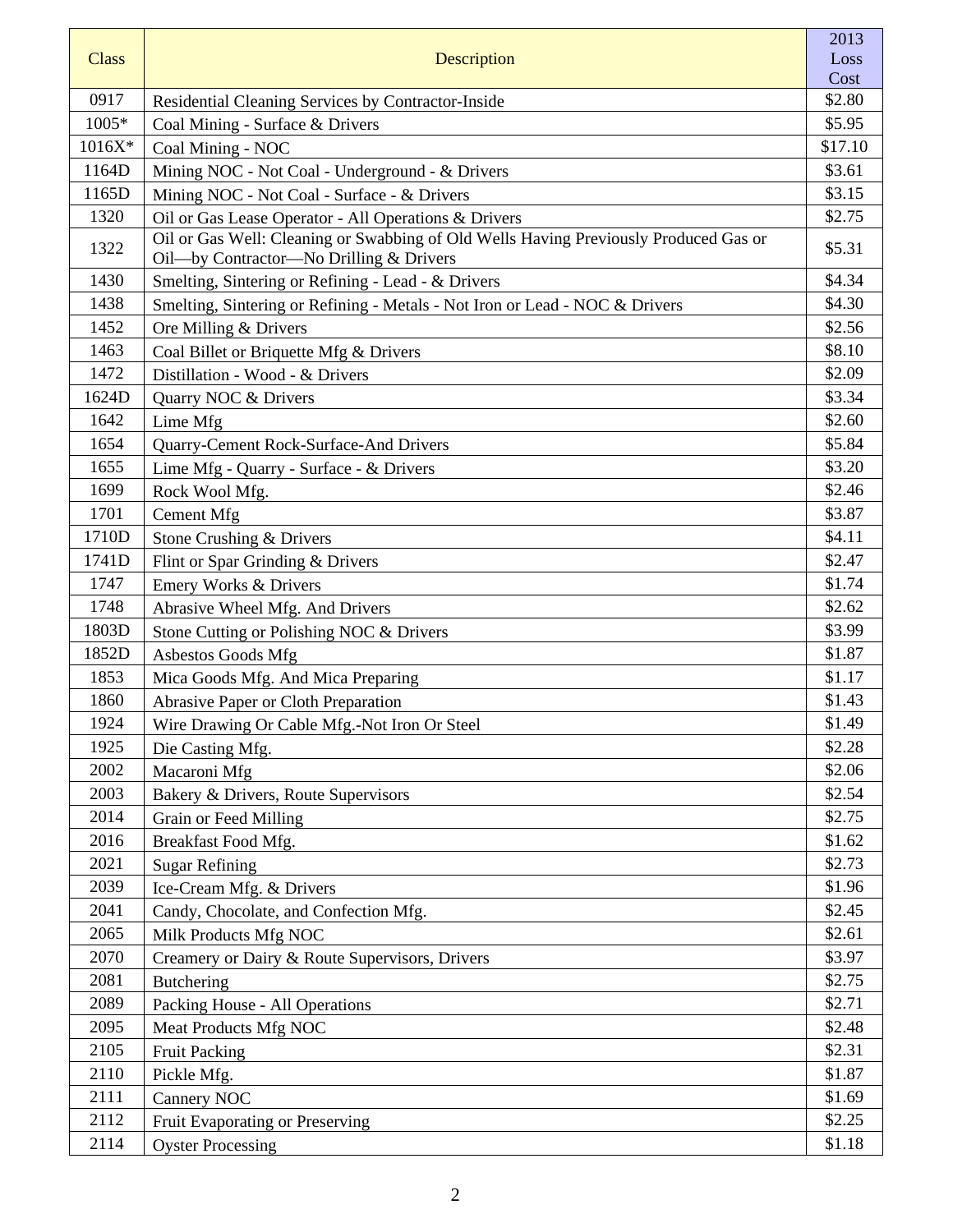|              |                                                                      | 2013         |
|--------------|----------------------------------------------------------------------|--------------|
| <b>Class</b> | <b>Description</b>                                                   | Loss<br>Cost |
| 2121         | Brewery And Drivers.                                                 | \$1.21       |
| 2130         | Spirituous Liquor Distillery                                         | \$1.87       |
| 2131         | <b>Spirituous Liquor Bottling</b>                                    | \$2.01       |
| 2143         | Fruit Juice Mfg. & Drivers                                           | \$2.36       |
| 2157         | Bottling NOC & Route Supervisors, Drivers                            | \$4.49       |
| 2172         | Cigarette Mfg                                                        | \$1.34       |
| 2174         | Tobacco Re-handling Or Warehousing                                   | \$2.04       |
| 2211         | Cotton Batting, Wadding or Waste Mfg.                                | \$5.14       |
| 2220         | Yarn or Thread Mfg - Cotton                                          | \$1.44       |
| 2286         | Wool Spinning And Weaving                                            | \$1.26       |
| 2288         | Felting Mfg                                                          | \$2.38       |
| 2300         | Plush Or Velvet Mfg                                                  | \$1.62       |
| 2302         | Silk Thread or Yarn Mfg                                              | \$1.49       |
| 2305         | Textile Fiber Mfg - Synthetic                                        | \$1.60       |
| 2361         | Hosiery Mfg.                                                         | \$1.23       |
| 2362         | Knit Goods Mfg NOC                                                   | \$1.04       |
| 2380         | Webbing Mfg.                                                         | \$1.91       |
| 2386         | Lace Mfg                                                             | \$0.94       |
| 2388         | Embroidery Mfg.                                                      | \$1.31       |
| 2402         | Carpet or Rug Mfg NOC                                                | \$1.61       |
| 2413         | Textile - Bleaching, Dyeing, Mercerizing, Finishing                  | \$1.41       |
| 2416         | Yarn Dyeing Or Finishing                                             | \$1.24       |
| 2417         | Cloth Printing.                                                      | \$1.05       |
| 2501         | Cloth, Canvas and Related Products Mfg. NOC                          | \$1.52       |
| 2503         | Dressmaking or Tailoring - Custom Exclusively                        | \$0.86       |
| 2534         | Feather Or Flower Mfg.-Artificial                                    | \$1.85       |
| 2570         | Mattress or Box Spring Mfg.                                          | \$2.41       |
| 2585         | Laundry NOC & Route Supervisors, Drivers                             | \$1.96       |
| 2586         | Cleaning Or Dyeing And Route Supervisors, Drivers                    | \$1.71       |
| 2587         | Towel or Toilet Supply Co. & Route Supervisors, Drivers              | \$3.34       |
| 2589         | Laundry and Dry Cleaning Store - Retail & Route Supervisors, Drivers | \$1.35       |
| 2600         | Fur Processing-Preparing Skins                                       | \$1.68       |
| 2623         | Tanning                                                              | \$3.98       |
| 2651         | Shoe Stock Mfg.                                                      | \$1.41       |
| 2660         | Boot or Shoe Mfg. NOC                                                | \$1.77       |
| 2670         | Glove Mfg.-Leather Or Textile                                        | \$1.19       |
| 2683         | Luggage Mfg                                                          | \$1.25       |
| 2688         | Leather Goods Mfg NOC                                                | \$2.05       |
| 2701         | Logging or Tree Removal-Log Hauling & Drivers                        | \$6.73       |
| 2702         | Logging or Tree Removal -Non Mechanized Operations                   | \$24.56      |
| 2709         | Logging or Tree Removal: Mechanized Equipment Operators              | \$12.91      |
| 2710         | Sawmill                                                              | \$6.56       |
| 2714         | Veneer Mfg                                                           | \$3.03       |
| 2731         | Planing or Molding Mill                                              | \$2.02       |
| 2735         | <b>Barrel Stock Mfg.-Wood</b>                                        | \$3.02       |
| 2759         | Pallet, Box or Box Shook Mfg. Wooden                                 | \$4.05       |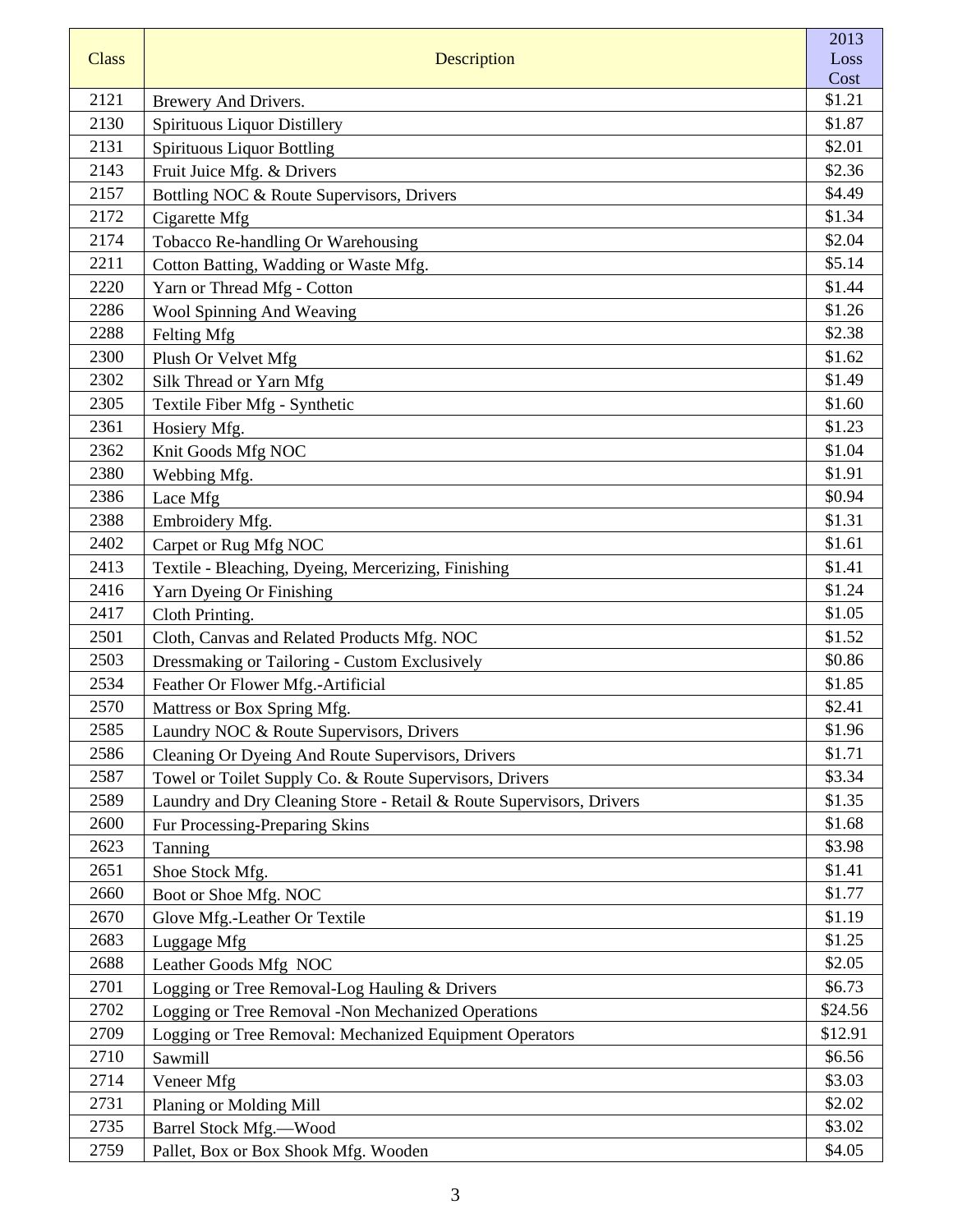| <b>Class</b> | Description                                                                                                 | 2013<br>Loss<br>Cost |
|--------------|-------------------------------------------------------------------------------------------------------------|----------------------|
| 2790         | <b>Pattern Making NOC</b>                                                                                   | \$1.12               |
| 2797         | Manufactured, Modular, Or Prefabricated Home Manufacturing-Shop Work-All<br><b>Operations &amp; Drivers</b> | \$3.65               |
| 2799         | Manufactured, Modular, Or Prefabricated Home Setup, Hookup, Or Installation At Building<br>Site             | \$2.23               |
| 2802         | Carpentry - Shop Only - & Drivers                                                                           | \$3.65               |
| 2835         | <b>Brush or Broom Assembly</b>                                                                              | \$1.93               |
| 2836         | Brush Or Broom Mfg. NOC                                                                                     | \$2.02               |
| 2841         | Woodenware Manufacturing NOC                                                                                | \$2.66               |
| 2881         | Furniture Assembly - Wood - From Manufactured Parts                                                         | \$1.77               |
| 2883         | Furniture Mfg - Wood - NOC                                                                                  | \$2.12               |
| 2913         | Rattan, Willow Or Twisted Fiber Products Mfg                                                                | \$2.41               |
| 2915         | <b>Veneer Products Mfg</b>                                                                                  | \$2.10               |
| 2916         | Veneer Products Mfg - No Veneer Mfg                                                                         | \$2.54               |
| 2923         | Musical Instruments Mfg - Wood NOC                                                                          | \$1.66               |
| 2942         | Pencil, Penholder or Crayon Mfg.                                                                            | \$1.59               |
| 2960         | Wood Preserving & Drivers                                                                                   | \$3.43               |
| 3004         | Iron or Steel: Manufacturing: Steelmaking - & Drivers                                                       | \$2.59               |
| 3018         | Iron or Steel: Manufacturing: Rolling Mill & Drivers                                                        | \$2.73               |
| 3022         | Pipe or Tube Mfg NOC & Drivers                                                                              | \$2.42               |
| 3027         | Rolling Mill NOC & Drivers                                                                                  | \$1.72               |
| 3028         | Pipe or Tube Mfg - Iron or Steel - & Drivers                                                                | \$3.09               |
| 3030         | Iron or Steel: Fabrication: Ironworks or Steelworks-Shop-Structural & Drivers                               | \$5.11               |
| 3040         | Iron or Steel: Fabrication: Iron Works - Shop - Ornamental - & Drivers                                      | \$3.54               |
| 3041         | Iron or Steel: Fabrication: Iron Works - Shop - Decorative or Artistic - Foundries, Drivers                 | \$2.89               |
| 3042         | Elevator Or Escalator Mfg.                                                                                  | \$3.37               |
| 3064         | Sign Manufacturing Metal                                                                                    | \$2.69               |
| 3069         | Awning Mfg-Metal                                                                                            | \$3.05               |
| 3076         | Sheet Metal Products Mfg - Shop                                                                             | \$2.16               |
| 3081D        | Foundry - Ferrous - NOC                                                                                     | \$3.45               |
| 3082D        | <b>Foundry Steel Castings</b>                                                                               | \$3.64               |
| 3085D        | Foundry - Nonferrous                                                                                        | \$2.33               |
| 3110         | Forging Work - Drop or Machine                                                                              | \$3.21               |
| 3111         | Blacksmith                                                                                                  | \$1.70               |
| 3113         | Tool Mfg - Not Drop or Machine Forged - NOC                                                                 | \$1.35               |
| 3114         | Tool Mfg - Drop or Machine Forged - NOC: Machining or Finishing of Tools or Die Making<br>Operations        | \$1.74               |
| 3118         | Saw Mfg.                                                                                                    | \$1.35               |
| 3119         | Needle Mfg                                                                                                  | \$0.77               |
| 3122         | Cutlery Mfg NOC                                                                                             | \$1.41               |
| 3126         | Tool Mfg - Agricultural, Construction, Logging, Mining, Oil or Artesian Well                                | \$1.57               |
| 3131         | Button Or Fastener Mfg.-Metal                                                                               | \$1.52               |
| 3132         | Nut or Bolt Mfg.                                                                                            | \$1.92               |
| 3145         | Screw Mfg.                                                                                                  | \$1.74               |
| 3146         | Hardware Mfg. NOC                                                                                           | \$1.74               |
| 3169         | Stove Mfg.                                                                                                  | \$2.06               |
| 3175D        | Radiator or Heater Mfg.                                                                                     | \$2.21               |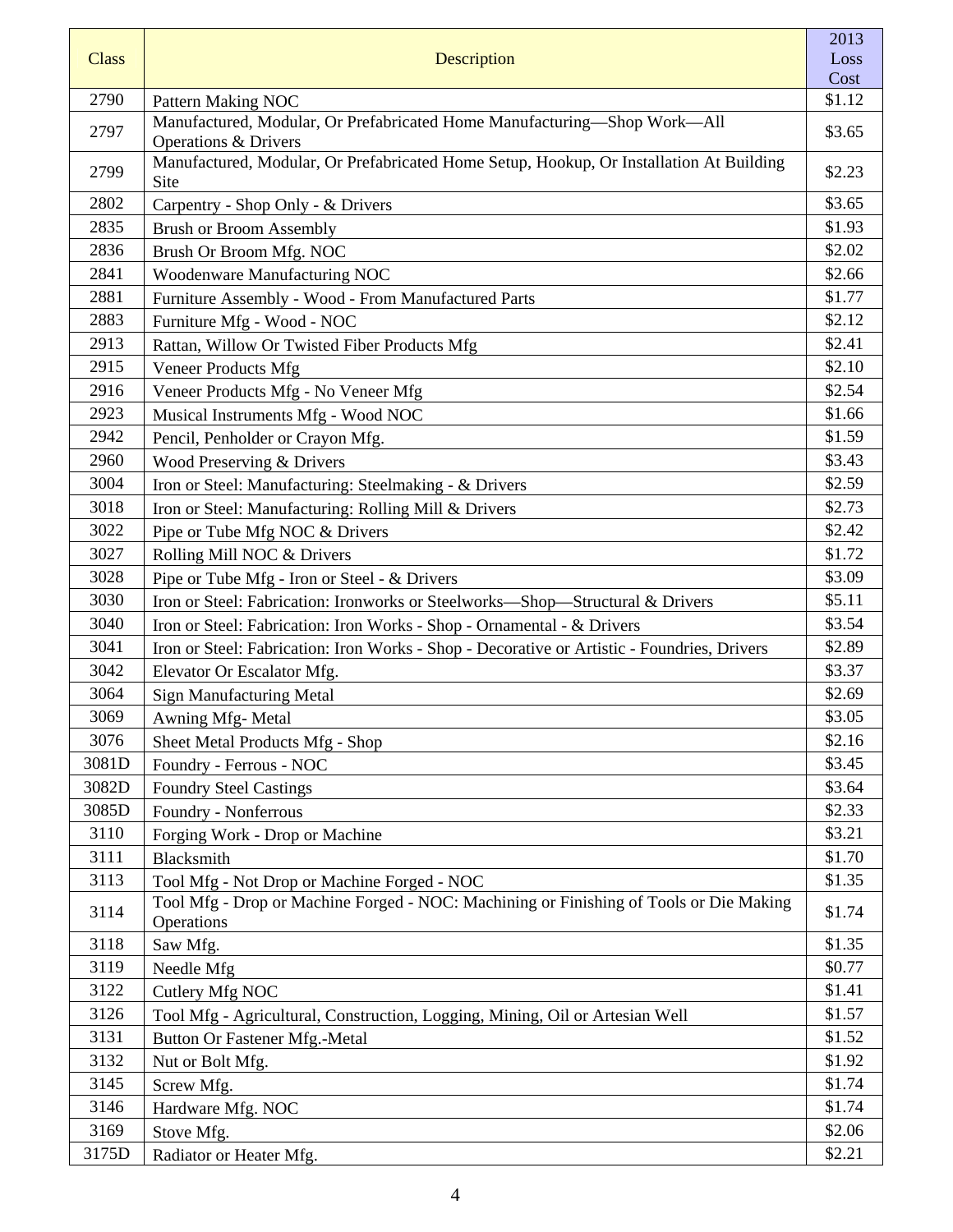| <b>Class</b> | Description                                                      | 2013<br>Loss |
|--------------|------------------------------------------------------------------|--------------|
|              |                                                                  | Cost         |
| 3179         | <b>Electrical Apparatus Mfg NOC</b>                              | \$1.38       |
| 3180         | Electric Or Gas Lighting Fixtures Mfg                            | \$1.75       |
| 3188         | Plumbing Supplies Mfg, NOC                                       | \$1.40       |
| 3220         | Can Mfg                                                          | \$1.16       |
| 3223         | Lamp Or Portable Lantern Mfg                                     | \$2.17       |
| 3224         | Enamel or Agate Ware Mfg.                                        | \$1.65       |
| 3227         | Aluminum Ware Mfg.                                               | \$1.88       |
| 3240         | Wire Rope or Cable Mfg.—Iron or Steel                            | \$2.11       |
| 3241         | Wire Drawing-Iron Or Steel.                                      | \$2.28       |
| 3255         | Wire Cloth Mfg                                                   | \$1.32       |
| 3257         | Wire Goods Mfg. NOC                                              | \$2.37       |
| 3270         | Eyelet Mfg.                                                      | \$1.89       |
| 3300         | Bed Spring or Wire Mattress Mfg.                                 | \$3.08       |
| 3303         | Spring Mfg.                                                      | \$2.55       |
| 3307         | Heat-Treating-Metal                                              | \$2.35       |
| 3315         | <b>Brass or Copper Goods Mfg</b>                                 | \$2.45       |
| 3334         | Tin Foil Mfg.                                                    | \$2.46       |
| 3336         | <b>Type Foundry</b>                                              | \$2.37       |
| 3365         | Welding or Cutting NOC & Drivers                                 | \$4.79       |
| 3372         | Electroplating                                                   | \$3.07       |
| 3373         | Galvanizing or Tinning - Not Electrolytic                        | \$3.34       |
| 3383         | Jewelry Mfg.                                                     | \$0.85       |
| 3385         | Watch Mfg                                                        | \$0.64       |
| 3400         | Metal Stamped Goods Mfg NOC                                      | \$2.38       |
| 3507         | <b>Construction or Agricultural Machinery Mfg</b>                | \$2.78       |
| 3515         | Textile Machinery Mfg.                                           | \$1.50       |
| 3548         | Printing Or Bookbinding Machine Mfg                              | \$1.26       |
| 3559         | Confection Machine Mfg.                                          | \$2.22       |
| 3574         | Computing, Recording or Office Machine Mfg, NOC                  | \$1.02       |
| 3581         | Fuel Injection Device Mfg                                        | \$1.04       |
| 3612         | Pump Mfg.                                                        | \$2.16       |
| 3620         | Boiler making                                                    | \$2.42       |
| 3629         | Precision Machined Parts Mfg. NOC                                | \$1.16       |
| 3632         | Machine Shop NOC                                                 | \$2.37       |
| 3634         | Valve Mfg                                                        | \$1.37       |
| 3635         | Gear Mfg or Grinding                                             | \$1.76       |
| 3638         | <b>Ball Or Roller Bearing Mfg</b>                                | \$1.23       |
| 3642         | Battery Mfg. - Dry                                               | \$0.88       |
| 3643         | Electric Power or Transmission Equipment Mfg.                    | \$1.52       |
| 3647         | <b>Battery Mfg - Storage</b>                                     | \$1.75       |
| 3648         | Automotive Lighting, Ignition, or Starting Apparatus Mfg. NOC    | \$0.97       |
| 3681         | Television, Radio, Telephone or Telecommunication Device Mfg NOC | \$0.63       |
| 3685         | Instrument Mfg, NOC                                              | \$0.88       |
| 3719         | Oil Still Erection Or Repair                                     | \$1.10       |
| 3724         | Machinery or Equipment Erection or Repair NOC & Drivers          | \$3.76       |
| 3726         | Boiler Installation or Repair - Steam                            | \$2.69       |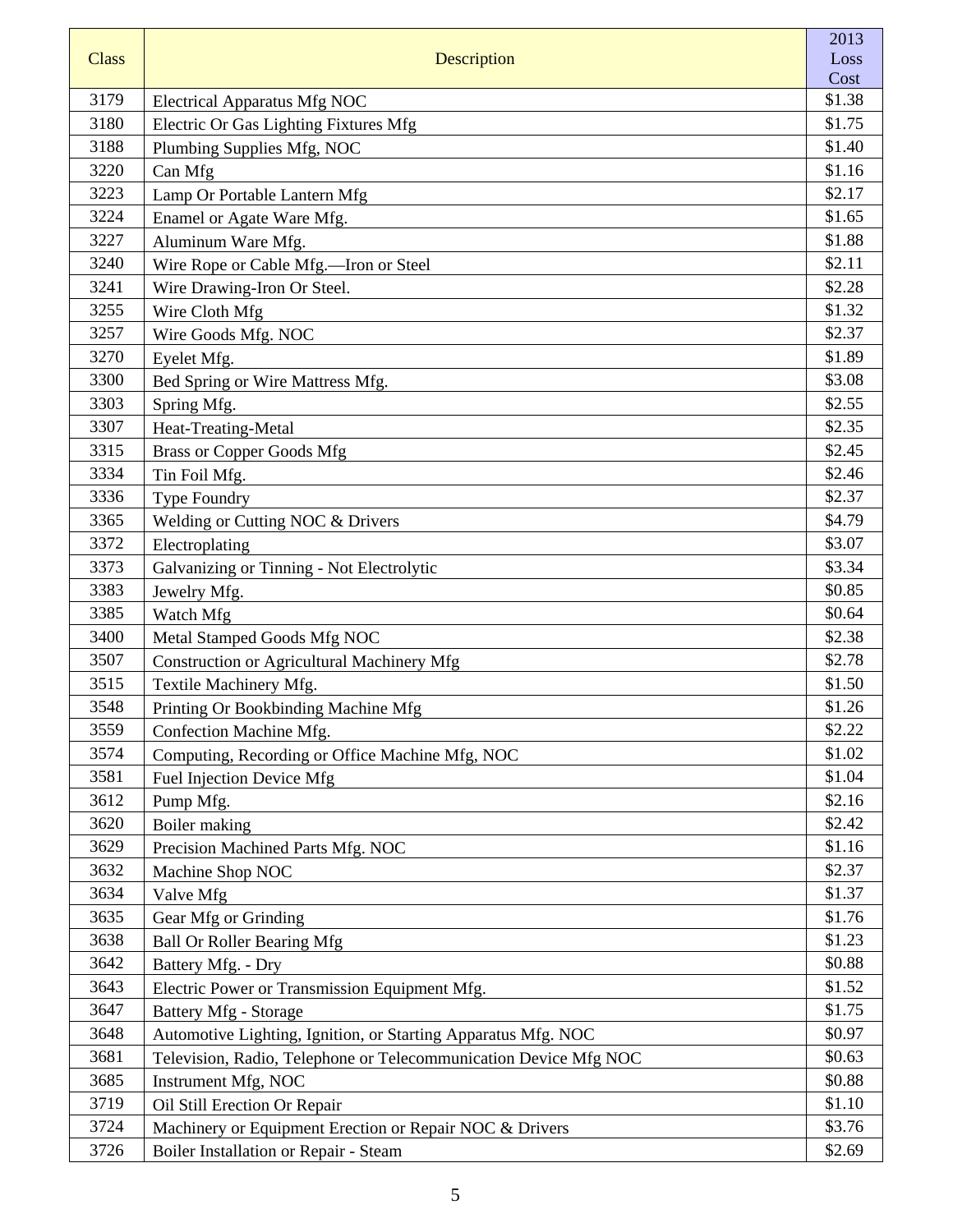|       |                                                                  | 2013         |
|-------|------------------------------------------------------------------|--------------|
| Class | Description                                                      | Loss<br>Cost |
| 3803  | Automobile Wheel Mfg.-Metal-Not Cast                             | \$1.85       |
| 3807  | Automobile Radiator Mfg                                          | \$1.60       |
| 3808  | Automobile Mfg or Assembly                                       | \$2.95       |
| 3821  | Automobile Recycling & Drivers                                   | \$3.49       |
| 3822  | Automobile, Bus, Truck or Trailer Body Mfg: Die Pressed Steel    | \$4.21       |
| 3824  | Automobile, Bus, Truck or Trailer Body Mfg: NOC                  | \$3.18       |
| 3826  | Aircraft Engine Mfg.                                             | \$0.60       |
| 3827  | Automobile Engine Mfg.                                           | \$1.39       |
| 3830  | Airplane Mfg.                                                    | \$1.45       |
| 3851  | Motorcycle Mfg. Or Assembly                                      | \$2.55       |
| 3865  | Baby Carriage Mfg.                                               | \$1.30       |
| 3881  | Car Mfg. - Railroad - & Drivers                                  | \$3.22       |
| 4000  | Sand or Gravel Digging & Drivers                                 | \$3.17       |
| 4021  | Brick or Clay Products Mfg. NOC & Drivers                        | \$2.85       |
| 4024D | Refractory Products Mfg & Drivers                                | \$1.85       |
| 4034  | Concrete Products Mfg & Drivers                                  | \$3.14       |
| 4036  | Plasterboard or Plaster Block Mfg. & Drivers                     | \$1.33       |
| 4038  | Plaster Statuary or Ornament Mfg.                                | \$1.84       |
| 4053  | Pottery Mfg.: China or Tableware                                 | \$1.94       |
| 4061  | Pottery Mfg. Earthenware—Glazed or Porcelain—Hand Molded or Cast | \$3.93       |
| 4062  | Pottery Mfg: Porcelain Ware—Mechanical Press Forming             | \$1.39       |
| 4101  | Glass Mfg - & Drivers                                            | \$2.17       |
| 4109  | Integrated Circuit Mfg.                                          | \$0.55       |
| 4110  | Electric Bulb Mfg.                                               | \$0.93       |
| 4111  | Glassware Mfg. - No Automatic Blowing Machines                   | \$2.19       |
| 4113  | Glass Mfg. - Cut                                                 | \$1.08       |
| 4114  | <b>Glassware Mfg NOC</b>                                         | \$2.55       |
| 4130  | <b>Glass Merchant</b>                                            | \$2.61       |
| 4131  | Mirror Mfg.                                                      | \$2.20       |
| 4133  | Cathedral or Art Glass Window Mfg.                               | \$2.42       |
| 4149  | Optical Goods Mfg. NOC                                           | \$0.55       |
| 4206  | Pulp Mfg - Ground Wood Process                                   | \$2.12       |
| 4207  | <b>Pulp Mfg - Chemical Process</b>                               | \$0.83       |
| 4239  | Paper Mfg                                                        | \$1.94       |
| 4240  | Box Mfg. - Set-Up Paper                                          | \$1.76       |
| 4243  | Box Mfg. - Folding Paper - NOC                                   | \$1.62       |
| 4244  | Corrugated or Fiberboard Container Mfg.                          | \$1.97       |
| 4250  | Paper Coating                                                    | \$1.43       |
| 4251  | Stationery Mfg.                                                  | \$2.22       |
| 4263  | Fiber Goods Mfg                                                  | \$1.98       |
| 4273  | Bag Mfg - Plastic or Paper                                       | \$1.83       |
| 4279  | Paper Goods Mfg NOC                                              | \$1.78       |
| 4282  | Dress Pattern Mfg.-Paper                                         | \$1.62       |
| 4283  | Building or Roofing Paper or Felt Preparation - No Installation  | \$1.78       |
| 4299  | Printing                                                         | \$1.40       |
| 4304  | Newspaper Publishing                                             | \$2.91       |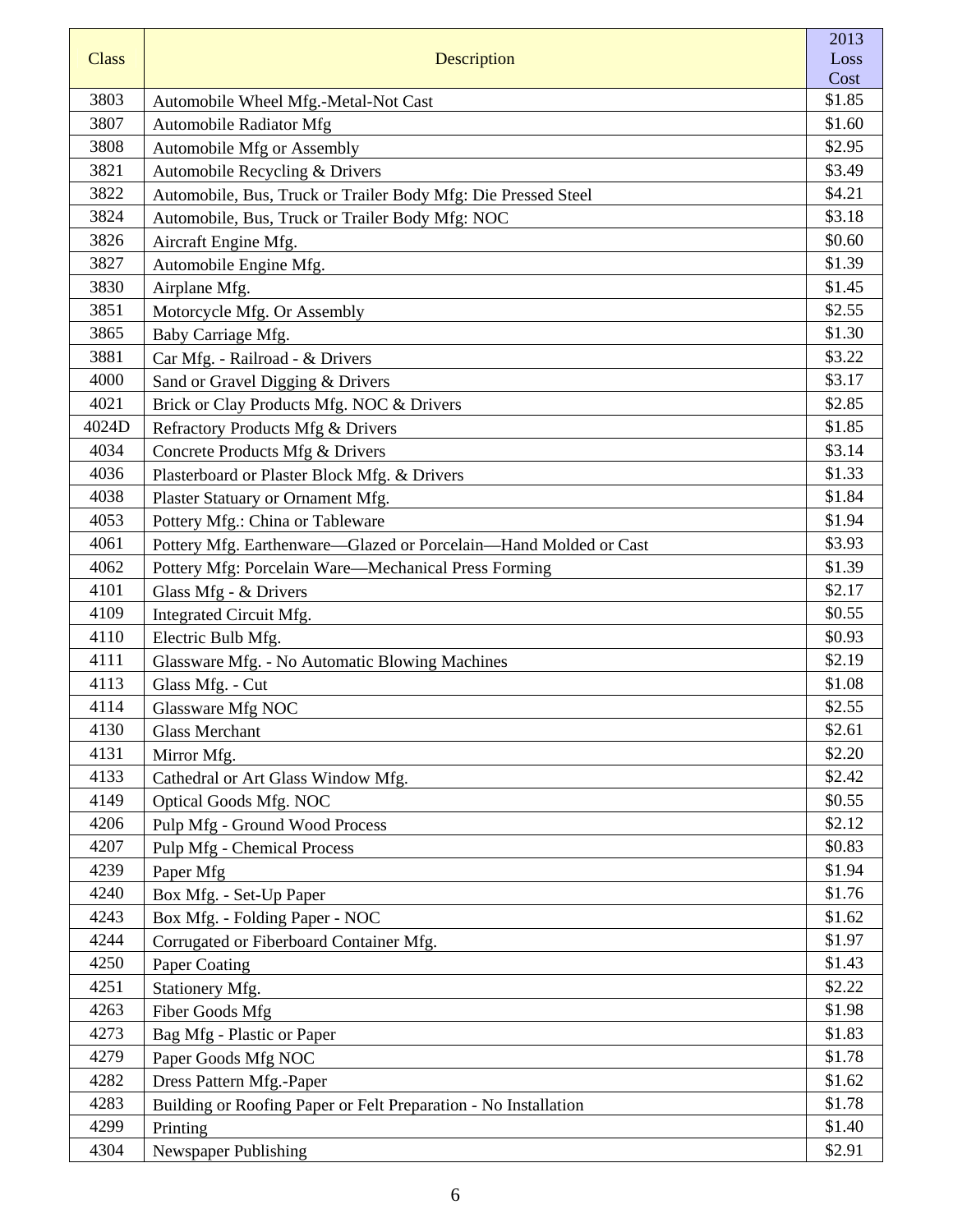|              |                                                                                                   | 2013         |
|--------------|---------------------------------------------------------------------------------------------------|--------------|
| <b>Class</b> | Description                                                                                       | Loss<br>Cost |
| 4307         | Bookbinding                                                                                       | \$1.17       |
| 4351         | Photoengraving                                                                                    | \$0.70       |
| 4352         | Engraving                                                                                         | \$0.92       |
| 4360         | Motion Picture: Development Of Negatives, Printing And All Subsequent Operations                  | \$0.74       |
| 4361         | Photographer - All Employees & Clerical, Salespersons, Drivers                                    | \$0.71       |
| 4410         | Rubber Goods Mfg NOC                                                                              | \$2.59       |
| 4420         | Rubber Tire Mfg                                                                                   | \$3.12       |
| 4431         | Magnetic And Optical Recording Media Mfg                                                          | \$1.03       |
| 4432         | Pen Mfg                                                                                           | \$1.19       |
| 4439         | Lacquer or Spirit Varnish Mfg.                                                                    | \$1.44       |
| 4452         | Plastics Mfg - Fabricated Products NOC                                                            | \$2.28       |
| 4459         | Plastics Mfg Sheets, Rods, or Tubes                                                               | \$1.64       |
| 4470         | Cable Mfg.-Insulated Electrical                                                                   | \$1.58       |
| 4484         | Plastics Manufacturing: Molded Products NOC                                                       | \$1.64       |
| 4493         | Fabric Coating or Impregnating NOC                                                                | \$1.65       |
| 4511         | <b>Analytical Chemist</b>                                                                         | \$0.51       |
| 4557         | Ink Mfg.                                                                                          | \$1.42       |
| 4558         | Paint Mfg                                                                                         | \$1.26       |
| 4565X        | Carbon Manufacturing - WV State Special                                                           | \$1.25       |
| 4568         | Salt, Borax or Potash Producing or Refining & Drivers                                             | \$2.05       |
| 4581         | Phosphate Works And Drivers                                                                       | \$0.86       |
| 4583         | Fertilizer Mfg & Drivers                                                                          | \$3.35       |
| 4611         | Drug, Medicine or Pharmaceutical Preparation, Compounding or Blending - No Mfg. Of<br>Ingredients | \$0.75       |
| 4635         | Oxygen or Hydrogen Mfg & Drivers                                                                  | \$1.57       |
| 4653         | Glue Mfg & Drivers                                                                                | \$1.37       |
| 4665         | Rendering Works NOC & Drivers                                                                     | \$5.74       |
| 4670         | Cottonseed Oil Mfg.-Mechanical And Drivers                                                        | \$3.70       |
| 4683         | Oil Mfg. - Vegetable - NOC                                                                        | \$1.86       |
| 4686         | Oil Mfg.-Vegetable-Solvent Extraction Process                                                     | \$1.64       |
| 4692         | <b>Dental Laboratory</b>                                                                          | \$0.36       |
| 4693         | Pharmaceutical or Surgical Goods Mfg. NOC                                                         | \$0.57       |
| 4703         | Corn Products Mfg                                                                                 | \$1.77       |
| 4717         | <b>Butter Substitute Mfg</b>                                                                      | \$1.51       |
| 4720         | Soap or Synthetic Detergent Mfg.                                                                  | \$1.29       |
| 4740         | Oil Refining - Petroleum - & Drivers                                                              | \$0.92       |
| 4741         | Asphalt or Tar Distilling or Refining & Drivers                                                   | \$1.06       |
| 4751         | Synthetic Rubber Mfg                                                                              | \$1.79       |
| 4771N        | Explosives or Ammunition Mfg: NOC & Drivers                                                       | \$1.85       |
| 4777         | Explosives Distributors & Drivers                                                                 | \$5.17       |
| 4825         | Drug, Medicine or Pharmaceutical Preparation Mfg. - Includes Mfg. Of Ingredients                  | \$0.57       |
| 4828         | Chemical Blending or Mixing NOC - All Operations and Drivers                                      | \$1.33       |
| 4829         | Chemical Manufacturing NOC - All Operations & Drivers-INCLUDES BLENDING OR<br><b>MIXING</b>       | \$0.84       |
| 4902         | Sporting Goods Mfg. NOC                                                                           | \$1.81       |
| 4923         | Photographic Supplies Mfg.                                                                        | \$0.98       |
| 5020         | Ceiling Installation - Suspended Acoustical Grid Type                                             | \$3.59       |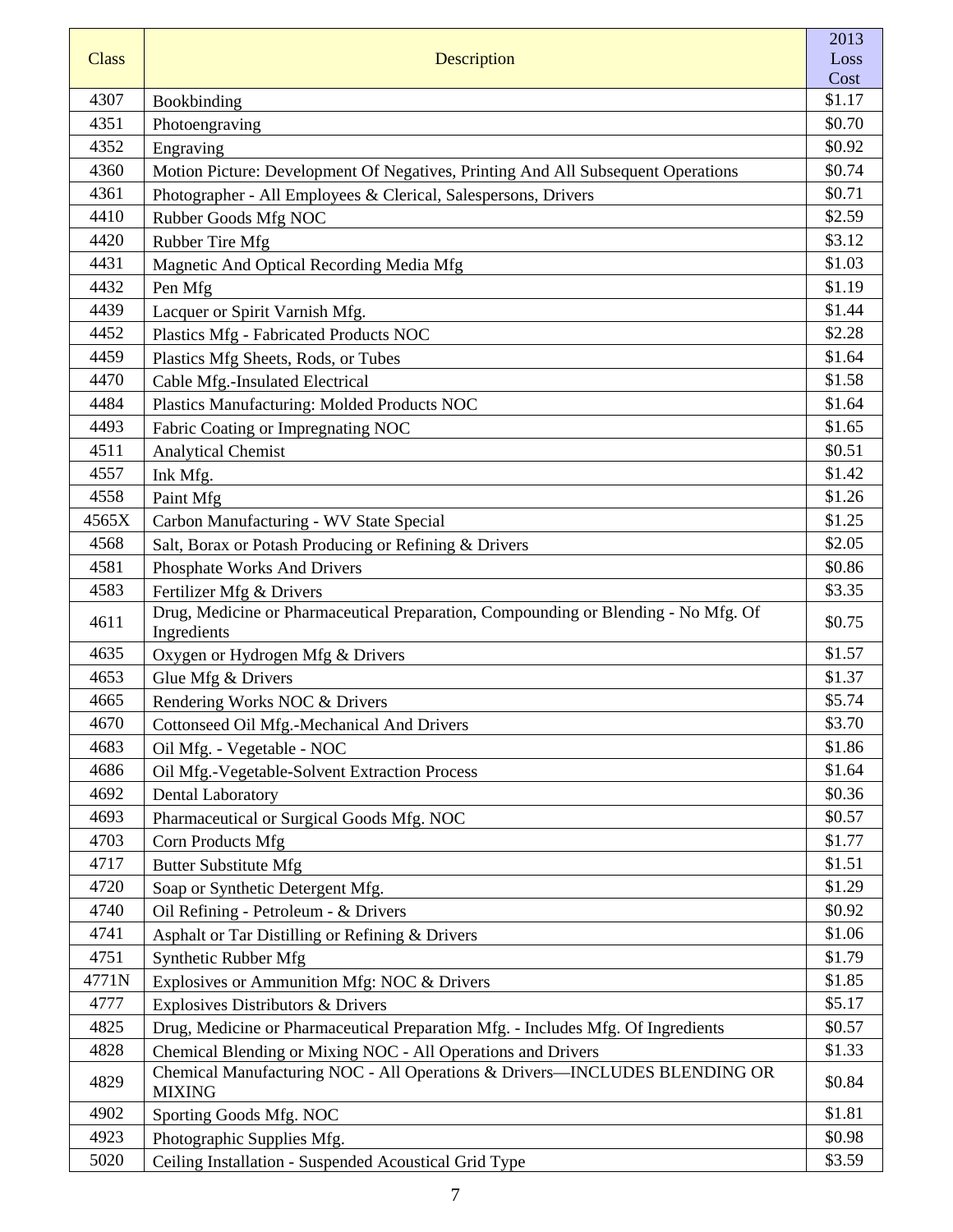| <b>Class</b> | Description                                                                                                       | 2013<br>Loss      |
|--------------|-------------------------------------------------------------------------------------------------------------------|-------------------|
|              |                                                                                                                   | Cost              |
| 5022<br>5037 | <b>Masonry NOC</b>                                                                                                | \$5.48<br>\$16.89 |
| 5040         | Painting: Metal Structures - Over Two Stories in Height - & Drivers                                               | \$9.44            |
| 5057         | Iron or Steel: Erection - Frame Structures                                                                        |                   |
| 5059         | Iron or Steel: Erection NOC                                                                                       | \$4.50<br>\$14.74 |
| 5069         | Iron or Steel: Erection - Frame Structures Not Over Two Stories in Height                                         |                   |
| 5102         | Iron or Steel: Erection - Construction of Dwellings not over two Stories in Height                                | \$19.90<br>\$4.66 |
|              | Door, Door Frame or Sash Erection - Metal or Metal Covered                                                        |                   |
| 5146         | Furniture or Fixtures Installation - Portable - NOC                                                               | \$2.95            |
| 5160         | <b>Elevator Erection or Repair</b>                                                                                | \$2.10            |
| 5183         | Plumbing NOC & Drivers                                                                                            | \$1.66            |
| 5188         | Automatic Sprinkler Installation & Drivers                                                                        | \$1.90            |
| 5190         | Electrical Wiring - Within Buildings & Drivers                                                                    | \$1.67            |
| 5191         | Office Machine Installation, Inspection, Adjustment or Repair                                                     | \$0.73            |
| 5192         | Vending or Coin Operated Machines - Installation, Service or Repair & Salespersons, Drivers                       | \$2.14            |
| 5213         | <b>Concrete Construction NOC</b>                                                                                  | \$4.69            |
| 5215         | Concrete Work - Incidental to the Construction of Private Residence                                               | \$3.44            |
| 5221         | Concrete or Cement Work - Floors, Driveways, Yards or Sidewalks & Drivers                                         | \$2.54            |
| 5222         | Concrete Construction in Connection with Bridges or Culverts                                                      | \$7.15            |
| 5223         | Swimming Pool Construction - Not Iron or Steel - & Drivers                                                        | \$2.99            |
| 5348         | Ceramic Tile, Indoor Stone, Marble, or Mosaic Work                                                                | \$2.75            |
| 5402         | Hothouse Erection-All Operations                                                                                  | \$2.48            |
| 5403         | Carpentry NOC.                                                                                                    | \$4.58            |
| 5437         | Carpentry - Installation of Cabinet Work or Interior Trim                                                         | \$2.88            |
| 5443         | Lathing & Drivers                                                                                                 | \$2.58            |
| 5445         | Wallboard Installation within Buildings & Drivers                                                                 | \$2.89            |
| 5462         | Glazier - Away From Shop & Drivers                                                                                | \$3.74            |
| 5472         | Asbestos Contractor - Pipe and Boiler Work Exclusively & Drivers                                                  | \$3.28            |
| 5473         | Asbestos Contractor - NOC & Drivers                                                                               | \$4.83            |
| 5474         | Painting or Paperhanging NOC & Shop Operations, Drivers                                                           | \$3.35            |
| 5478         | Floor Covering Installation—Resilient Flooring—Carpet and Laminate Flooring                                       | \$3.07            |
| 5479         | <b>Insulation Work NOC &amp; Drivers</b>                                                                          | \$3.61            |
| 5480         | Plastering NOC & Drivers                                                                                          | \$3.27            |
| 5491         | Paperhanging & Drivers                                                                                            | \$1.66            |
| 5506         | Street or Road Construction: Paving or Repaving & Drivers                                                         | \$6.08            |
| 5507         | Street or Road Construction: Subsurface Work & Drivers                                                            | \$2.54            |
| 5508D        | Telephone or Cable TV Line Installation - Contractors, Overhead & Drivers                                         | \$7.14            |
| 5535         | Awning Erection-Metal-Erection of Metal Awnings Exclusively & Drivers                                             | \$3.14            |
| 5537         | Heating, Ventilation, Air-Conditioning and Refrigeration Systems-Installation, Service and<br>Repair & Drivers    | \$3.09            |
| 5551         | Roofing - All Kinds & Drivers                                                                                     | \$11.10           |
| 5606         | Contractor-Project Manager, Construction Executive, Construction Manager or<br><b>Construction Superintendent</b> | \$0.67            |
| 5610         | Cleaners-Debris Removal                                                                                           | \$3.36            |
| 5645         | Carpentry - Detached One or Two Family Dwellings                                                                  | \$8.84            |
| 5703         | <b>Building Raising or Moving</b>                                                                                 | \$10.20           |
| 5705         | Salvage Operation-No Wrecking Or Any Structural Operations                                                        | \$6.10            |
| 5951         | Serum, Anti-Toxin Or Virus Mfg. And Drivers                                                                       | \$0.34            |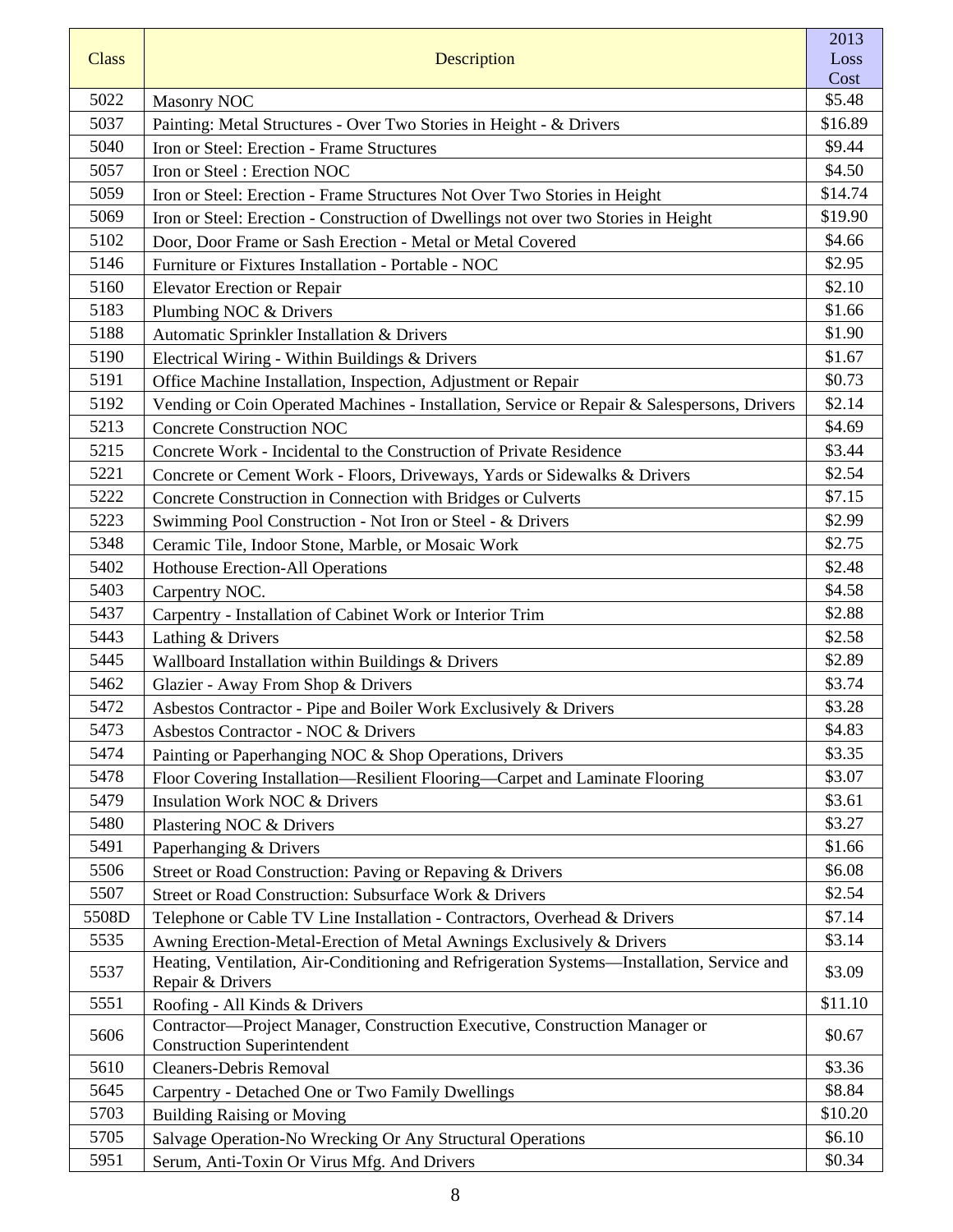|              |                                                                                                                  | 2013           |
|--------------|------------------------------------------------------------------------------------------------------------------|----------------|
| <b>Class</b> | Description                                                                                                      | Loss           |
| 6003         |                                                                                                                  | Cost<br>\$4.39 |
| 6005         | Pile Driving                                                                                                     | \$3.15         |
| 6017         | Jetty or Breakwater Construction - All Operations to Completion & Drivers                                        | \$4.30         |
| 6018         | Dam or Lock Construction: Concrete Work - All Operations                                                         | \$1.89         |
| 6045         | Dam or Lock Construction: Earth Moving or Placing - All Operations & Drivers                                     | \$2.32         |
| 6204         | Levee Construction-All Operations To Completion And Drivers<br>Drilling NOC & Drivers                            | \$5.64         |
| 6206         | Oil Or Gas Well: Cementing And Drivers                                                                           | \$3.07         |
| 6213         | Oil or Gas Well: Specialty Tool Operation NOC - By Contractor - All Employees & Drivers                          | \$2.00         |
| 6214         | Oil Or Gas Well: Perforating Of Casing-All Employees And Drivers                                                 | \$2.96         |
| 6216         | Oil or Gas Lease Work NOC-by Contractor & Drivers                                                                | \$5.04         |
| 6217         | <b>Excavation &amp; Drivers</b>                                                                                  | \$3.47         |
| 6229         | Irrigation or Drainage System Construction & Drivers                                                             | \$2.67         |
| 6233         | Oil or Gas Pipeline construction & Drivers                                                                       | \$2.83         |
| 6235         | Oil or Gas Well: Drilling or Re-drilling & Drivers                                                               | \$8.89         |
| 6236         | Oil or Gas Well: Installation or Recovery of Casing & Drivers                                                    | \$5.52         |
| 6237         | Oil or Gas Well: Instrument Logging or Survey Work & Drivers                                                     | \$1.22         |
| 6251D        | Tunneling - Not Pneumatic - All Operations                                                                       | \$4.41         |
| 6252D        | <b>Shaft Sinking - All Operations</b>                                                                            | \$5.88         |
| 6260D        | Tunneling - Pneumatic - All Operations                                                                           | \$5.58         |
| 6306         | Sewer Construction - All Operations & Drivers                                                                    | \$2.88         |
| 6319         | Gas Main or Connection Construction & Drivers                                                                    | \$2.13         |
| 6325         | Conduit Construction - For Cables or Wires - & Drivers                                                           | \$4.19         |
| 6400         | Fence Erection - Metal                                                                                           | \$4.23         |
| 6503         | Potato Chip, Popcorn & Snack Chip Mfg. NOC                                                                       | \$2.09         |
| 6504         | Food Sundries Mfg NOC                                                                                            | \$2.09         |
|              | Railroad Construction-All Operations Including Clerical, Salespersons And Drivers-Program                        |                |
| 6702M*       |                                                                                                                  | \$5.93         |
| 6703M*       | Railroad Construction-All Operations Including Clerical, Salespersons And Drivers-Program<br>$\mathbf{I}$        | \$11.45        |
| 6704M*       | Railroad Construction-All Operations Including Clerical, Salespersons And Drivers-Program<br><b>II</b> State Act | \$6.59         |
| 6801F        | Boatbuilding-Wood-NOC And Drivers.                                                                               | \$3.77         |
| 6811         | Boatbuilding-Wood-NOC And Drivers                                                                                | \$3.60         |
| 6824F        | Boatbuilding Or Repair And Drivers                                                                               | \$8.73         |
| 6826F        | Marina And Drivers                                                                                               | \$4.70         |
| 6834         | Boatbuilding or Repair & Drivers - Coverage Under State Act Only                                                 | \$2.12         |
| 6836         | Marina & Drivers - Coverage Under State Act Only                                                                 | \$2.58         |
| 6843F        | Shipbuilding-Iron Or Steel-NOC And Drivers                                                                       | \$11.35        |
| 6845F        | Shipbuilding-Naval And Drivers                                                                                   | \$8.73         |
| 6854         | Shipbuilding-Iron Or Steel-NOC And Drivers                                                                       | \$2.75         |
| 6872F        | Ship Repair Conversion-All Operations And Drivers                                                                | \$10.70        |
| 6874F        | <b>Painting: Ship Hulls</b>                                                                                      | \$18.18        |
| 6882         | Ship Repair Conversion—All Operations & Drivers. Coverage Under State Act Only                                   | \$2.51         |
| 6884         | Painting Ship Hulls: Coverage Under State Act Only                                                               | \$5.87         |
| 7016M        | Vessels NOC - Coverage Under Admiralty Law: Program I                                                            | \$2.38         |
| 7024M        | Vessels NOC - Coverage Under Admiralty Law: Program II - State Act Benefits                                      | \$2.64         |
| 7038M        | Boat Livery - Boat Under 15 Tons - Program I                                                                     | \$3.22         |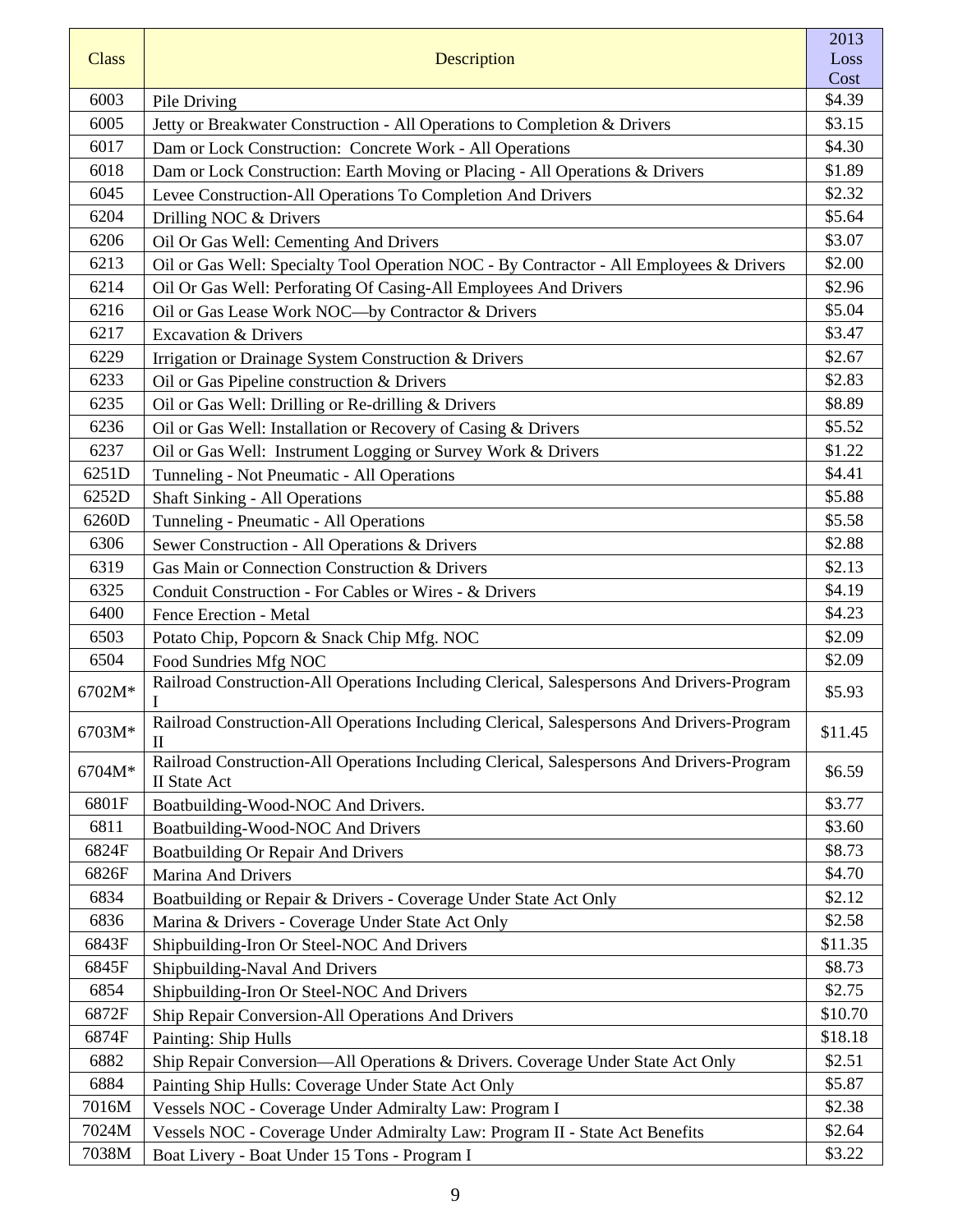| <b>Class</b> | <b>Description</b>                                                                                                  | 2013<br>Loss |
|--------------|---------------------------------------------------------------------------------------------------------------------|--------------|
|              |                                                                                                                     | Cost         |
| 7046M        | Vessels-Not Self-Propelled-Program I                                                                                | \$5.01       |
| 7047M        | Vessels-NOC                                                                                                         | \$4.59       |
| 7050M        | Boat Livery-Boats Under 15 Tons                                                                                     | \$6.22       |
| 7090M        | Boat Livery - Boat Under 15 Tons - Program II State Act Benefits                                                    | \$3.58       |
| 7098M        | Vessels-Not Self-Propelled-Program II                                                                               | \$5.57       |
| 7099M        | Vessels-Not Self-Propelled-Program II                                                                               | \$9.68       |
| 7133         | Railroad Operation, NOC All Employees & Drivers                                                                     | \$2.63       |
| 7151M        | Railroad Operation-All Employees Including Drivers-Program I                                                        | \$3.20       |
| 7152M        | Railroad Operation-All Employees Including Drivers-Program II                                                       | \$6.17       |
| 7153M        | Railroad Operation-All Employees Including Drivers-Program II                                                       | \$3.55       |
| 7222         | Trucking: Oil Field Equipment-All Employees And Drivers                                                             | \$3.98       |
| 7228         | Trucking Local Hauling Only—All Employees & Drivers                                                                 | \$4.83       |
| 7229         | Trucking Long Distance Hauling—All Employees & Drivers                                                              | \$3.58       |
| 7230         | Trucking Parcel or Package Delivery-All Employees & Drivers                                                         | \$4.60       |
| 7231         | Mail, Parcel, or Package Delivery and Courier or Messenger Service Companies-All<br>Employees & Drivers             | \$5.18       |
| 7232         | Trucking: Mail, Parcel or Package Delivery - Under Contract with the US Postal Service -<br>All Employees & Drivers | \$3.89       |
| 7309F        | Stevedoring: NOC                                                                                                    | \$13.48      |
| 7313F        | Coal Dock Operation And Stevedoring                                                                                 | \$3.60       |
| 7317F        | Stevedoring: By Hand Or Hand Trucks Exclusively                                                                     | \$7.87       |
| 7327F        | Stevedoring: Containerized Freight And Drivers                                                                      | \$14.90      |
| 7333M        | Dredging - All Types - Coverage Under Admiralty Law: Program I                                                      | \$3.16       |
| 7335M        | Dredging - All Types - Coverage Under Admiralty Law: Program II - State Act Benefits                                | \$3.51       |
| 7337M        | Dredging-All Types                                                                                                  | \$6.10       |
| 7350F        | Freight Handling NOC                                                                                                | \$12.18      |
| 7360         | Freight Handling NOC - Coverage Under State Act Only                                                                | \$2.92       |
| 7370         | Taxicab Co.: All Other Employees & Drivers                                                                          | \$3.98       |
| 7380         | Drivers, Chauffeurs, Messengers, and Their Helpers NOC - Commercial                                                 | \$2.74       |
| 7382         | Bus Co.: All Other Employees & Drivers                                                                              | \$2.69       |
| 7390         | Beer or Ale Dealer - Wholesale & Drivers                                                                            | \$3.90       |
| 7394M        | Diving - Marine - Coverage Under Admiralty Law: Program I                                                           | \$4.13       |
| 7395M        | Diving - Marine - Coverage Under Admiralty Law: Program II - State Act Benefits                                     | \$4.59       |
| 7398M        | Diving-Marine-Program II                                                                                            | \$7.98       |
| 7402         | Aviation-Air Traffic Controllers Under Contract with the FAA                                                        | \$0.16       |
| 7403         | Aviation—All Other Employees & Drivers                                                                              | \$2.14       |
| 7405N        | Aviation-Air Carrier-Scheduled, Commuter, or Supplemental-Flying Crew                                               | \$0.67       |
| 7420         | Aviation—Stunt Flying, Racing, or Parachute Jumping—Flying Crew                                                     | \$8.43       |
| 7421         | Aviation—Transportation of Personnel in Conduct of Employer's Business—Flying Crew                                  | \$1.25       |
| 7422         | Aviation-NOC-Other Than Helicopters-Flying Crew                                                                     | \$1.31       |
| 7425         | <b>Aviation-Helicopters-Flying Crew</b>                                                                             | \$2.12       |
| 7431N        | Aviation—Air Charter or Air Taxi—Flying Crew                                                                        | \$0.93       |
| 7445N        | Non-ratable code for 7405                                                                                           | \$0.36       |
| 7453N        | Non-ratable code for 7431                                                                                           | \$0.50       |
| 7502         | Gas Co - Natural Gas - Local Distribution & Drivers                                                                 | \$1.64       |
| 7515         | Oil or Gas Pipeline Operation & Drivers                                                                             | \$1.33       |
| 7520         | Waterworks Operation & Drivers                                                                                      | \$2.64       |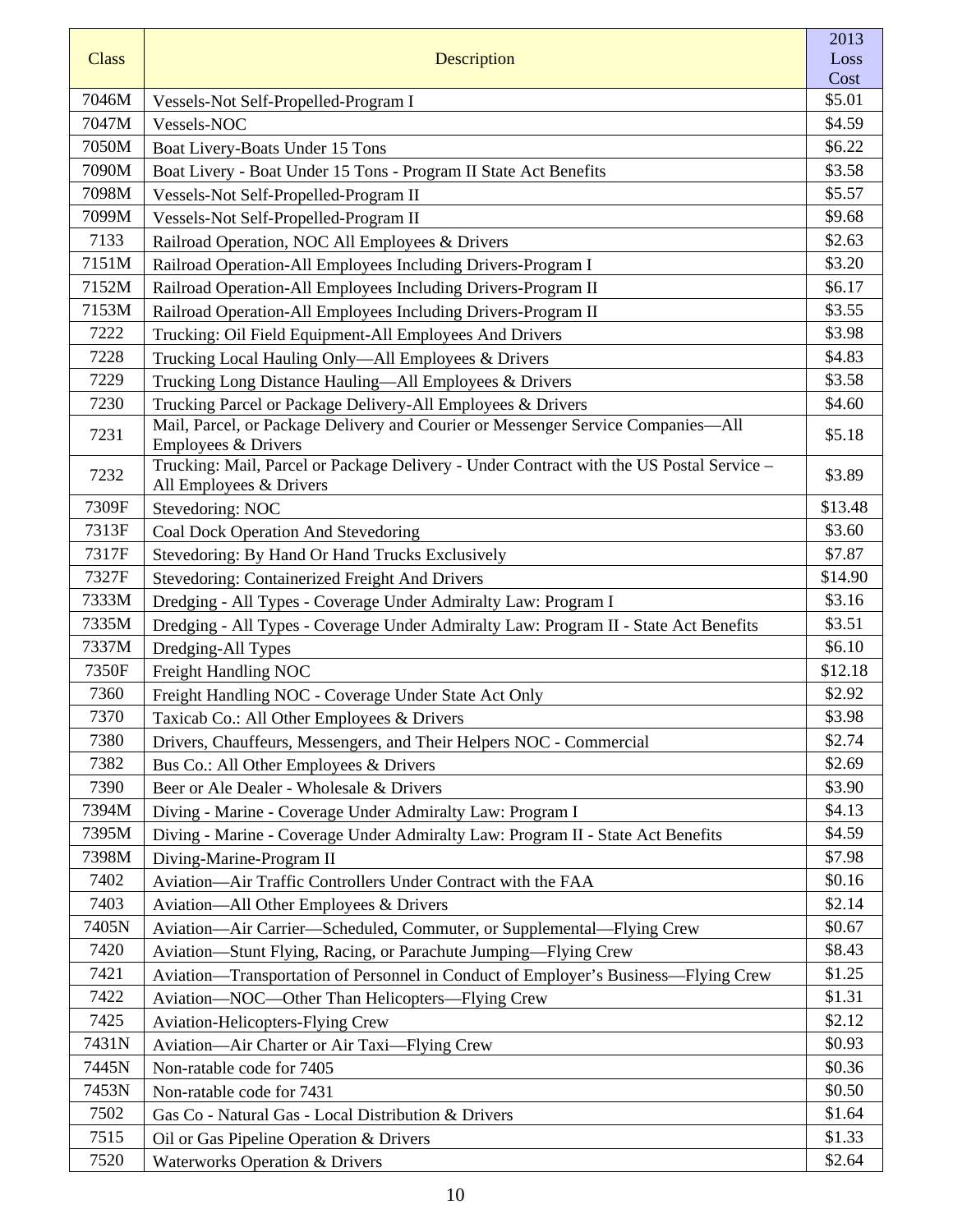| <b>Class</b> |                                                                                                                                    | 2013<br>Loss |
|--------------|------------------------------------------------------------------------------------------------------------------------------------|--------------|
|              | Description                                                                                                                        | Cost         |
| 7538         | Electric Light or Power Line Construction & Drivers                                                                                | \$6.21       |
| 7539         | Electric Light or Power Co. NOC - All Employees & Drivers                                                                          | \$1.21       |
| 7540         | Electric Light or Power Cooperative - REA Projects Only - All Employees & Drivers                                                  | \$2.44       |
| 7580         | Sewage Disposal Plant Operation & Drivers                                                                                          | \$2.18       |
| 7590         | Garbage Works                                                                                                                      | \$2.33       |
| 7600         | Telephone or Telegraph Co.: All Other Employees & Drivers                                                                          | \$1.79       |
| 7605         | Burglar Alarm Installation or Repair & Drivers                                                                                     | \$1.41       |
| 7610         | Radio or Television Broadcasting Station - all employees & Clerical, Drivers                                                       | \$0.31       |
| 7705         | Ambulance Service and EMS Providers & Drivers                                                                                      | \$5.46       |
| 7710         | Firefighters & Drivers                                                                                                             | \$2.19       |
| 7711X*       | Firefighters & Drivers-Volunteer                                                                                                   | \$8.82       |
| 7720         | Police Officers & Drivers                                                                                                          | \$1.96       |
| 7855         | Railroad Construction: Laying or Relaying of Tracks or Maintenance of Way by<br>Contractor-No Work on Elevated Railroads & Drivers | \$4.88       |
| 8001         | Store Florist & Drivers                                                                                                            | \$1.50       |
| 8002         | Automobile Rental Co.: All Other Employees & Counter Personnel, Drivers                                                            | \$1.69       |
| 8006         | Gasoline Station: Self Service and Convenience / Grocery - Retail                                                                  | \$1.16       |
| 8008         | Store: Clothing, Wearing Apparel or Dry Goods - Retail                                                                             | \$0.96       |
| 8010         | Store: Hardware                                                                                                                    | \$1.60       |
| 8013         | Store: Jewelry                                                                                                                     | \$0.26       |
| 8015         | Quick Printing-Copying Or Duplicating Service-All Employees & Clerical, Salespersons,<br>Drivers                                   | \$0.48       |
| 8017         | Store: Retail NOC                                                                                                                  | \$0.81       |
| 8018         | Store: Wholesale NOC                                                                                                               | \$1.28       |
| 8021         | Store Meat, Fish or Poultry Dealer-Wholesale                                                                                       | \$1.90       |
| 8031         | Store: Meat, Fish or Poultry - Retail                                                                                              | \$1.69       |
| 8032         | Store Clothing, Wearing Apparel, or Dry Goods-Wholesale                                                                            | \$1.62       |
| 8033         | Store: Meat, Grocery and Provision Stores Combined - Retail NOC                                                                    | \$1.07       |
| 8037         | Store-Superstores And Warehouse Clubs                                                                                              | \$0.81       |
| 8039         | Store Department - Retail                                                                                                          | \$0.88       |
| 8044         | Store: Furniture & Drivers                                                                                                         | \$1.83       |
| 8045         | Store: Drug Retail                                                                                                                 | \$0.58       |
| 8046         | Store: Automobile Parts and Accessories NOC & Drivers                                                                              | \$1.43       |
| 8047         | <b>Store Drug-Wholesale</b>                                                                                                        | \$0.87       |
| 8058         | Building Material Dealer - New Materials Only: Store Employees                                                                     | \$1.34       |
| 8072         | Store: Book, Record, Compact Disk, Software, Video or Audio Cassette Retail                                                        | \$0.52       |
| 8102         | Seed Merchant                                                                                                                      | \$1.38       |
| 8103         | <b>Wool Merchant</b>                                                                                                               | \$2.39       |
| 8105         | <b>Store Hide or Leather Dealer</b>                                                                                                | \$2.29       |
| 8106         | Iron or Steel Merchant & Drivers                                                                                                   | \$3.27       |
| 8107         | Machinery Dealer NOC - Store or Yard - & Drivers                                                                                   | \$1.96       |
| 8111         | Plumbers' Supplies Dealer & Drivers                                                                                                | \$1.89       |
| 8116         | Farm Machinery Dealer - All Operations & Drivers                                                                                   | \$1.63       |
| 8203         | Ice Mfg. or Distribution & Drivers                                                                                                 | \$4.53       |
| 8204         | Building Material Yard & Local Managers, Drivers                                                                                   | \$2.56       |
| 8209         | Vegetable Packing & Drivers                                                                                                        | \$2.64       |
| 8215         | Feed, Fertilizer, Hay or Grain Dealer & Local Managers, Drivers - No Mfg.                                                          | \$2.13       |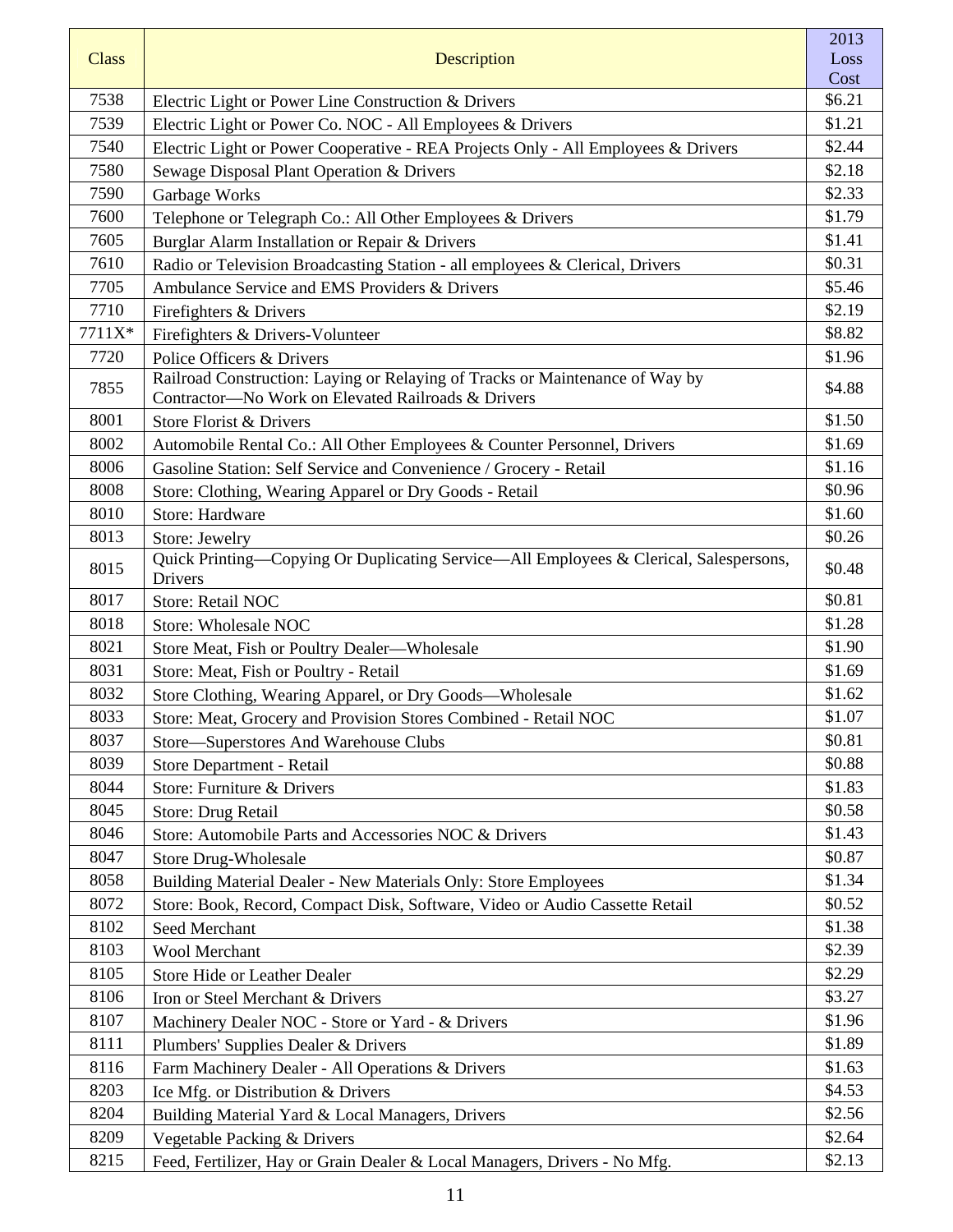| <b>Class</b> | Description                                                                                                                | 2013<br>Loss |
|--------------|----------------------------------------------------------------------------------------------------------------------------|--------------|
|              |                                                                                                                            | Cost         |
| 8227         | <b>Construction or Erection Permanent Yard</b>                                                                             | \$5.07       |
| 8232         | Lumberyard New Materials Only: All Other Employees & Yard, Warehouse, Drivers                                              | \$4.04       |
| 8233         | Coal Merchant & Local Managers, Drivers                                                                                    | \$2.55       |
| 8235         | Sash, Door or Assembled Millwork Dealers & Drivers                                                                         | \$2.27       |
| 8263         | Junk Dealer & Drivers                                                                                                      | \$7.51       |
| 8264         | Bottle Dealer - Used & Drivers                                                                                             | \$3.44       |
| 8265         | Iron or Steel Scrap Dealer & Drivers                                                                                       | \$5.45       |
| 8279         | Stable or Breeding Farm & Drivers                                                                                          | \$3.91       |
| 8288         | Livestock Dealer or Commission Merchant & Salespersons, Drivers                                                            | \$3.81       |
| 8291         | Storage Warehouse - Cold                                                                                                   | \$2.38       |
| 8292         | Storage Warehouse - NOC                                                                                                    | \$2.48       |
| 8293         | Storage Warehouse - Furniture & Drivers                                                                                    | \$6.73       |
| 8304         | Grain Elevator Operation And Local Managers, Drivers                                                                       | \$3.87       |
| 8350         | Gasoline or Oil Dealer & Drivers                                                                                           | \$3.03       |
| 8380         | Automobile Service or Repair Center & Drivers                                                                              | \$2.23       |
| 8381         | Gasoline Station Self-Service Only-Retail                                                                                  | \$1.43       |
| 8385         | <b>Bus Co Garage Employees</b>                                                                                             | \$1.74       |
| 8392         | Automobile Storage Garage, Parking Lot or Parking Station, Valet Service, Cashiers or                                      | \$1.74       |
|              | Counter Personnel & Drivers                                                                                                |              |
| 8393         | Automobile Body Repair                                                                                                     | \$1.45       |
| 8500         | Metal Scrap Dealer & Drivers                                                                                               | \$6.42       |
| 8601         | Architect or Engineer - Consulting                                                                                         | \$0.49       |
| 8602         | Surveyors, Timber Cruisers, Oil or Gas Geologists or Scouts & Drivers                                                      | \$0.43       |
| 8603         | Architectural or Engineering Firm—Clerical                                                                                 | \$0.16       |
| 8606         | Geophysical Exploration - Seismic - All Employees & Drivers                                                                | \$2.01       |
| 8709F        | Stevedoring: Talliers And Checking Clerks Engaged In Connection With Stevedore Work                                        | \$4.50       |
| 8719         | Stevedoring: Talliers and Checking Clerks Engaged in Connection with Stevedore Work -<br>Coverage Under State Act Only     | \$2.11       |
| 8720         | Inspection of Risks for Insurance or Valuation Purposes NOC                                                                | \$1.07       |
| 8721         | Real Estate Appraisal Company - Outside Employees                                                                          | \$0.22       |
| 8723         | Insurance Companies--Including Clerical and Salespersons                                                                   | \$0.19       |
| 8725         | Inventory Counters—Traveling—Including Salespersons & Clerical                                                             | \$1.12       |
| 8726F        | Steamship Line Or Agency-Port Employees: Superintendents, Captains, Engineers, Stewards<br>Or Their Assistants, Pay Clerks | \$2.87       |
| 8734M        | Salespersons, Collectors Or Messengers-Outside-Program II                                                                  | \$0.53       |
| 8737M        | Salespersons, Collectors Or Messengers-Outside-Program I                                                                   | \$0.47       |
| 8738M        | Salespersons, Collectors Or Messengers-Outside-Program II                                                                  | \$0.92       |
| 8742         | Salespersons or Collectors-Outside                                                                                         | \$0.39       |
| 8745         | News Agent or Distributor of Magazines or Other Periodicals - Not Retail Dealer - &<br>Salespersons, Drivers               | \$3.24       |
| 8748         | <b>Automobile Salespersons</b>                                                                                             | \$0.40       |
| 8755         | Labor Union - All Employees                                                                                                | \$0.27       |
| 8799         | Mailing or Addressing Company or Letter Service Shop-Clerical Staff                                                        | \$0.46       |
| 8800         | Mailing or Addressing Company or Letter Service Shop                                                                       | \$0.79       |
| 8803         | Auditors, Accountant or Factory Cost or Office Systematizer - Traveling                                                    | \$0.07       |
| 8805M        | Clerical Office Employees-NOC-Program II                                                                                   | \$0.26       |
| 8810         | Clerical Office Employees NOC                                                                                              | \$0.19       |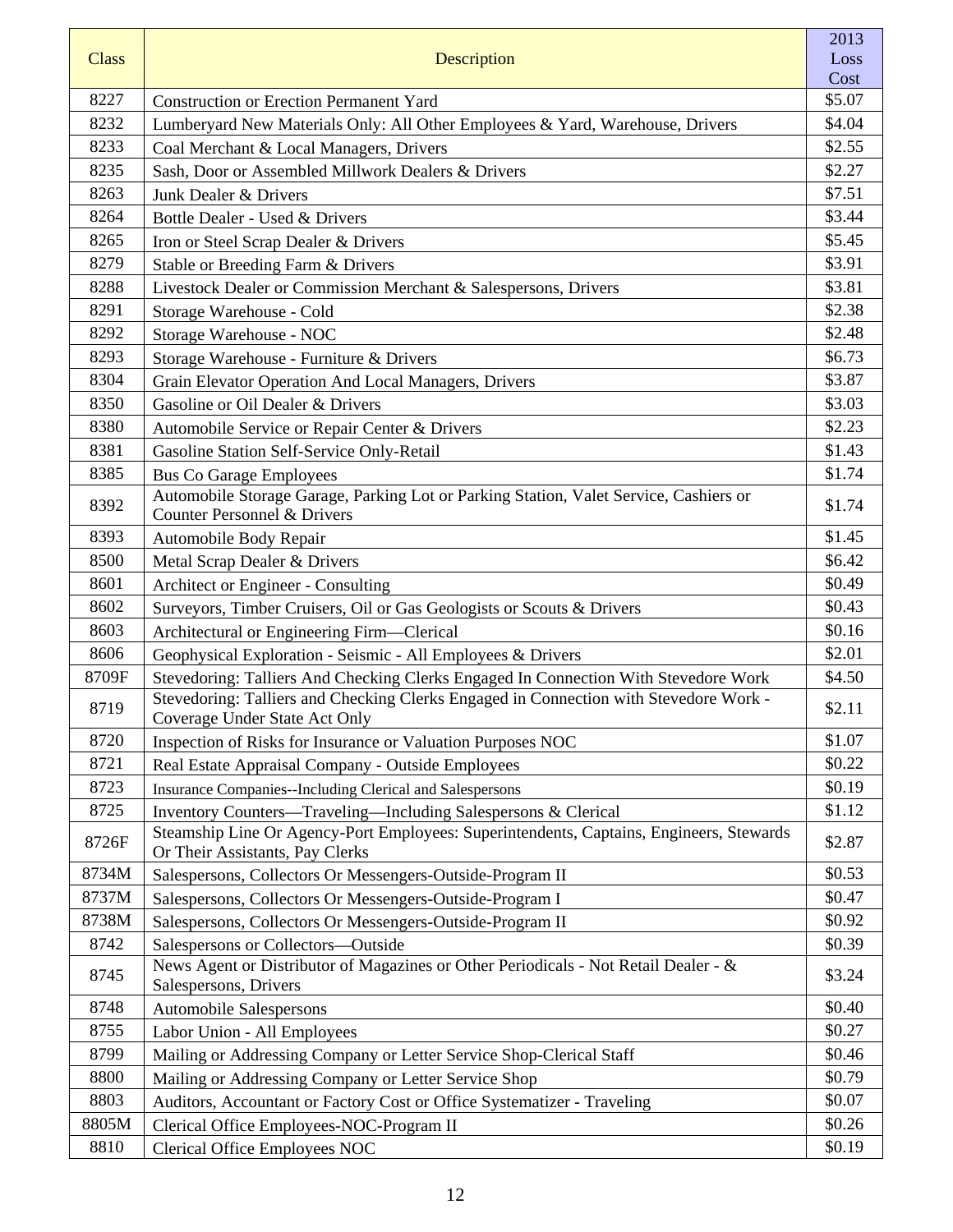|              |                                                                                                                                                                 | 2013         |
|--------------|-----------------------------------------------------------------------------------------------------------------------------------------------------------------|--------------|
| <b>Class</b> | Description                                                                                                                                                     | Loss<br>Cost |
| 8814M        | Clerical Office Employees-NOC-Program I                                                                                                                         | \$0.23       |
| 8815M        | Clerical Office Employees-NOC-Program II                                                                                                                        | \$0.45       |
| 8820         | Attorney - All Employees & Clerical, Messengers, Drivers                                                                                                        | \$0.12       |
| 8824         | <b>Retirement Living Centers Health Care Employees</b>                                                                                                          | \$2.84       |
| 8825         | <b>Retirement Living Centers Food Service Employees</b>                                                                                                         | \$1.37       |
| 8826         | Retirement Living Centers: All Other Employees, Salespersons & Drivers                                                                                          | \$1.65       |
| 8829         | <b>Convalescent or Nursing Home - All Employees</b>                                                                                                             | \$2.52       |
| 8831         | Hospital - Veterinary & Drivers                                                                                                                                 | \$0.94       |
| 8832         | Physician & Clerical                                                                                                                                            | \$0.21       |
| 8833         | Hospital - Professional Employees                                                                                                                               | \$0.55       |
| 8835         | Home, Public, and Traveling Healthcare—All Employees                                                                                                            | \$1.98       |
| 8842         | Mental Health Group Care Homes-All Employees And Drivers                                                                                                        | \$1.75       |
| 8855         | Banks and Trust Companies--All Employees, Salespersons, Drivers & Clerical                                                                                      | \$0.19       |
| 8856         | Check Cashing Establishments--All Employees, Salespersons, Drivers & Clerical                                                                                   | \$0.19       |
| 8864         | Social Services Organization-All Employees, Salespersons and Drivers                                                                                            | \$1.56       |
| 8868         | College: Professional Employees & Clerical                                                                                                                      | \$0.23       |
| 8869         | Child Day Care Center - Professional Employees and Clerical, Salespersons                                                                                       | \$0.76       |
| 8871         | <b>Clerical Telecommuter Employees</b>                                                                                                                          | \$0.12       |
| 8901         | Telephone or Telegraph Co Office or Exchange Employees & Clerical                                                                                               | \$0.13       |
| 9012         | Buildings - Operation by Owner, Lessee or Real Estate Management Firm: Professional<br>Employees, Property Managers and Leasing Agents & Clerical, Salespersons | \$0.88       |
| 9014         | Building Operation by Contractors & Drivers                                                                                                                     | \$1.70       |
| 9015         | Buildings - Operation by Owner or Lessee or Real Estate Management Firm: All Other<br>Employees                                                                 | \$1.89       |
| 9016         | Amusement Park or Exhibition Operation & Drivers                                                                                                                | \$1.69       |
| 9019         | Bridge or Vehicular Tunnel Operation & Drivers                                                                                                                  | \$1.23       |
| 9033         | Housing Authority & Clerical, Salespersons, Drivers                                                                                                             | \$1.56       |
| 9040         | Hospital: All Other Employees                                                                                                                                   | \$3.81       |
| 9044         | Casino Gambling - Hotel all Employees & Clerical, Salespersons, Drivers                                                                                         | \$1.01       |
| 9052         | Hotel: All Other Employees & Salespersons, Drivers                                                                                                              | \$1.41       |
| 9058         | <b>Hotel Restaurant Employees</b>                                                                                                                               | \$1.30       |
| 9060         | Club - Country, Golf, Fishing or Yacht - & Clerical                                                                                                             | \$1.12       |
| 9061         | Club NOC & Clerical                                                                                                                                             | \$0.76       |
| 9062         | Casino Gambling: All Employees & Clerical, Salespersons, Drivers                                                                                                | \$0.78       |
| 9063         | YMCA, YWCA, YMHA or YWHA, Institution - All Employees & Clerical                                                                                                | \$0.64       |
| 9077F        | United States Armed Service Risk—All Employees & Drivers                                                                                                        | \$2.25       |
| 9082         | <b>Restaurant NOC</b>                                                                                                                                           | \$0.77       |
| 9083         | <b>Restaurant: Fast Food</b>                                                                                                                                    | \$0.98       |
| 9084         | Bar, Discotheque, Lounge, Nightclub or Tavern                                                                                                                   | \$0.80       |
| 9088a        | Rocket Or Missile Testing Or Launching & Drivers                                                                                                                | a            |
| 9089         | <b>Billiard Hall</b>                                                                                                                                            | \$0.63       |
| 9093         | <b>Bowling Lane</b>                                                                                                                                             | \$0.86       |
| 9101         | College: All Other employees                                                                                                                                    | \$3.07       |
| 9102         | Park, NOC - All Employees & Drivers                                                                                                                             | \$2.73       |
| 9154         | Theater NOC: All Other Employees                                                                                                                                | \$0.91       |
| 9156         | Theater NOC: Players, Entertainers or Musicians                                                                                                                 | \$1.28       |
| 9170         | Buildings-Operation by Contractors-Includes window cleaning above one story                                                                                     | \$2.87       |